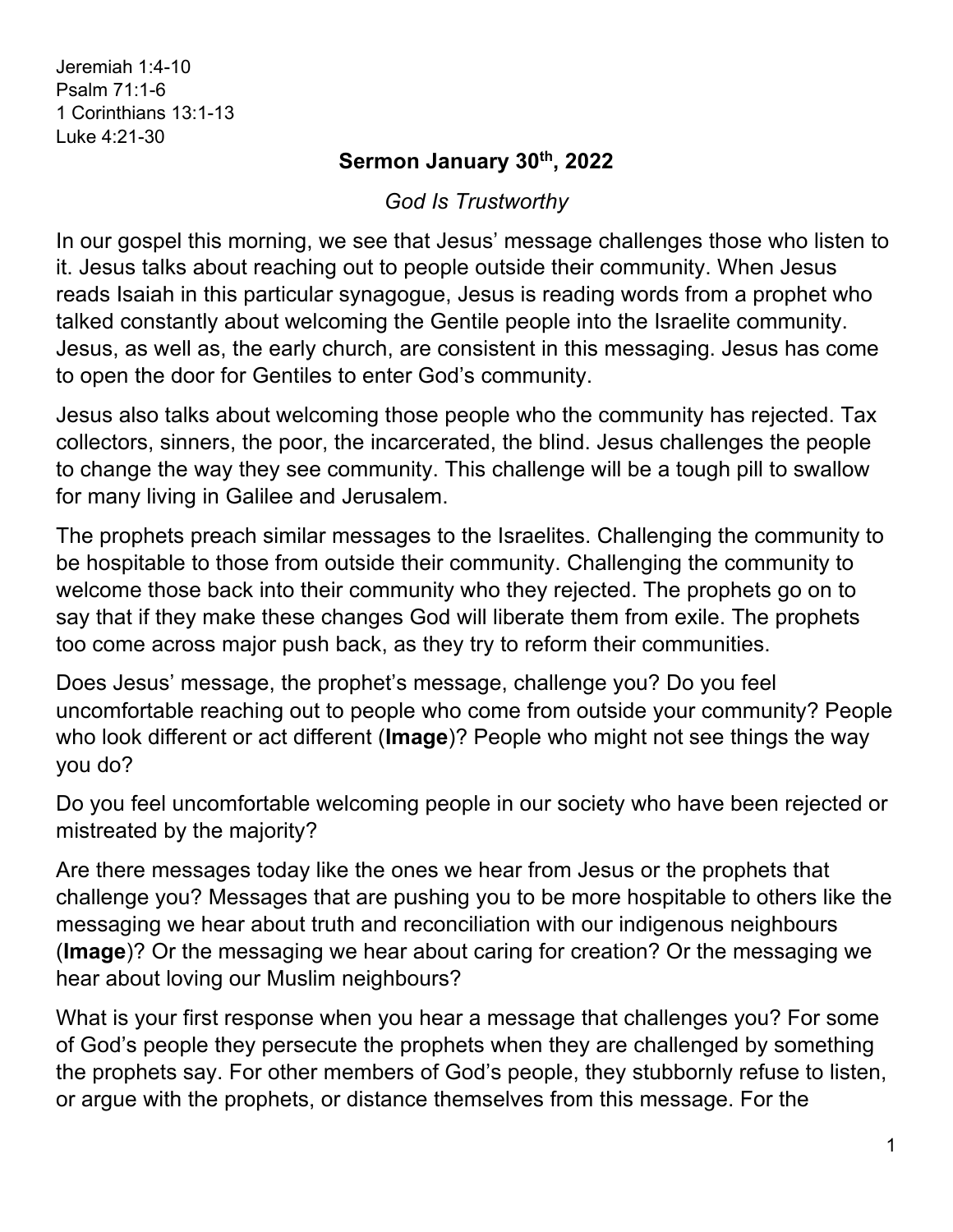Nazarenes, they react in outrage when Jesus speaks his message. Some even try to push him off a cliff.

Now, in hearing this reaction, we can't assume the majority of people that are challenged by Jesus' message want to react violently. In any response to a challenging message, it is only a few who often react violently. For most of us, our reactions are less extreme.

We might stubbornly ignore the message thinking we know better. We might argue against the message or rationalize our own message. We might avoid or run from the message. Like walking out on an argument with your spouse or with a parent. Many times, our first reaction to a challenging message isn't our healthiest reaction.

A few weeks ago, in the United States, they commemorated Martin Luther King Jr. for the things he said and did during the 1950s and 1960s (**Image**). Martin Luther King Jr. was a leader who preached a message that challenged many people in his day. He challenged people to be more hospitable to people of different races. He challenged people to welcome those they once rejected. Unfortunately, someone reacted to his message violently and killed him.

Even though his message was spoken predominately to Americans, his message was heard by many Canadians who were wrestling with similar issues here in Canada. And even though he died, his message lives on as we continue to reform our society to be more hospitable.

Well, in response to our first reactions, Jesus keeps proclaiming his message. The prophets keep speaking on behalf of God. Martin Luther King Jr. keeps challenging people to stop seeing race as a barrier to loving one's neighbour. And they keep proclaiming this message of hospitality even if this proclamation leads to their death from the people they are challenging. As we see with Jesus on the Cross at Golgotha. As we see with Martin Luther King Jr. who was murdered on the balcony of his hotel room in Memphis.

Do you ever wonder why Jesus, Martin Luther King Jr., the prophets like Jeremiah, or any contemporary speaker who shares a similar message keep risking their lives for this message?

In our reading of Jeremiah this morning we hear his call story. And what we see is that God declares God's trustworthiness to Jeremiah and to us. God makes a promise that as we live out this message God will be with us. God will give us what we need to endure the pushback we face. God will give us the words we need to keep proclaiming this message. Believing that there are many people who are listening (**Image**). Many people who are embracing and living out this message.